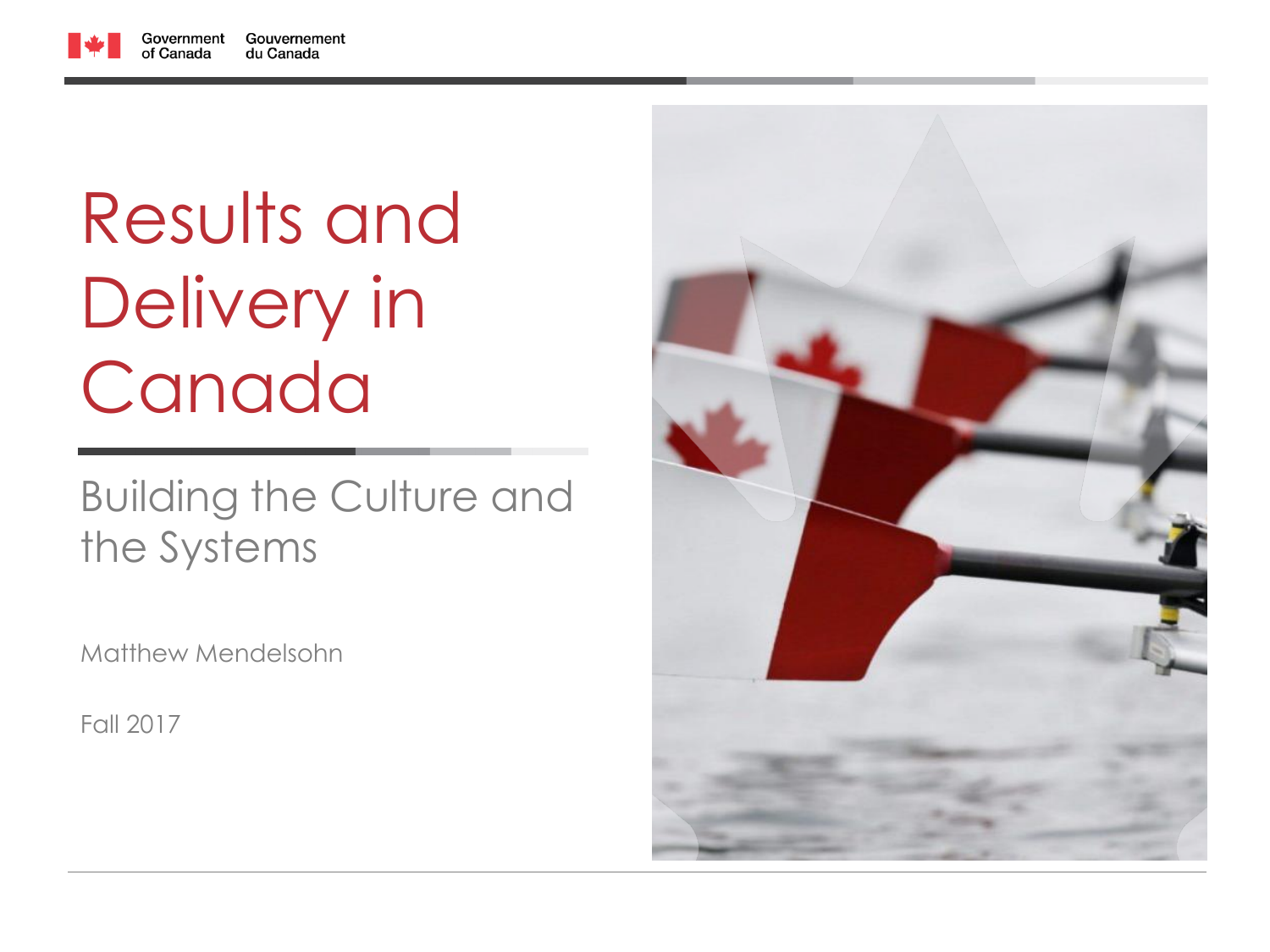Results and Delivery in Canada has three main goals



Clarifying **objectives** and **outcomes**



**Sustained attention** on implementation of a limited number of priorities at highest levels



Being purposeful about **measuring results** and **tracking progress**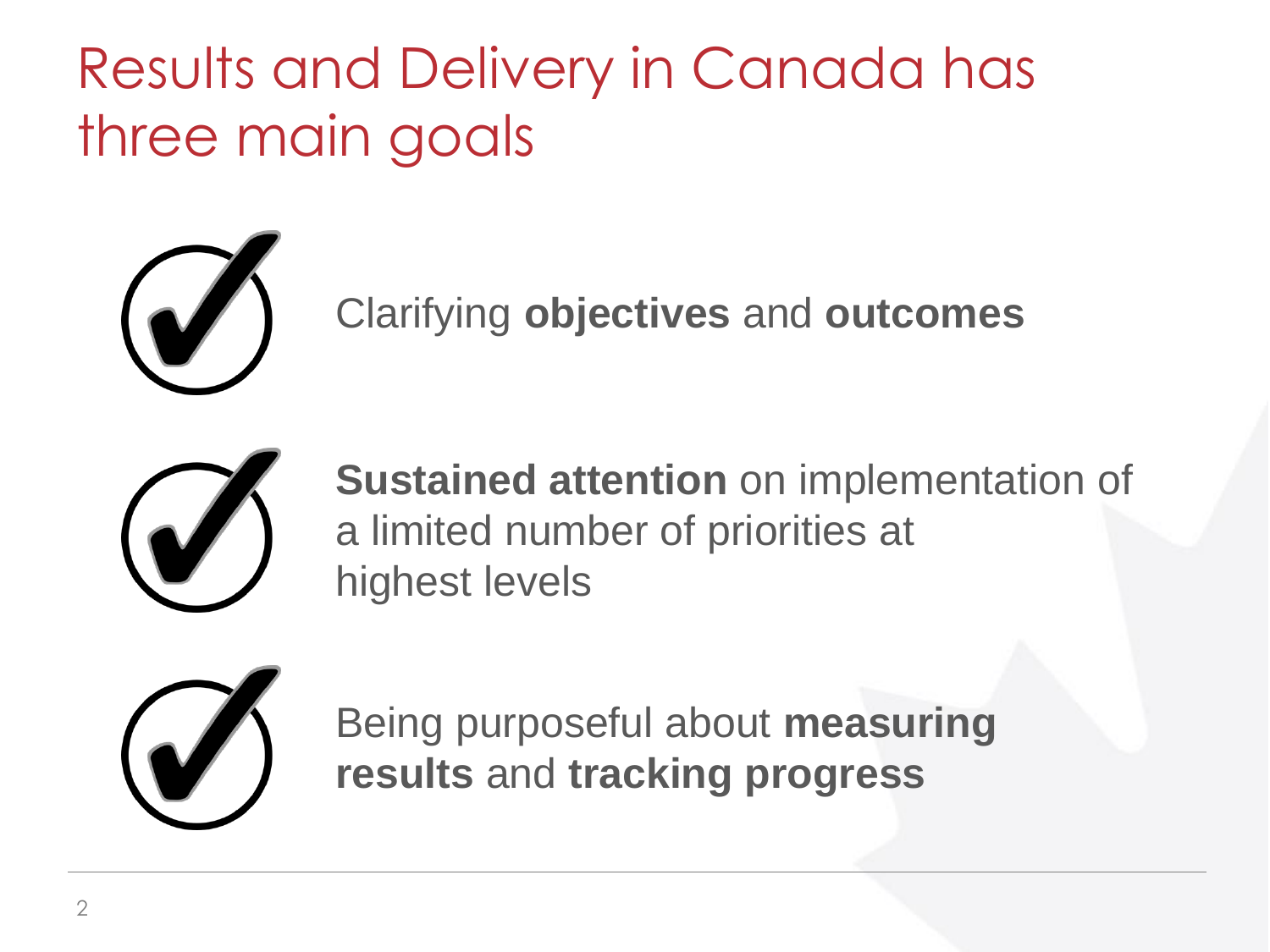## Our unique context requires adapting a "made in Canada" approach



**Federalism** means partnering with provinces/ territories, with their agendas and policy levers



Commitment to **cabinet government** and system of **strong Ministerial authority**



**Nation-to-Nation** and fiduciary relationship with Indigenous people



Commitment to **deepen collaboration** within the public sector and with outside partners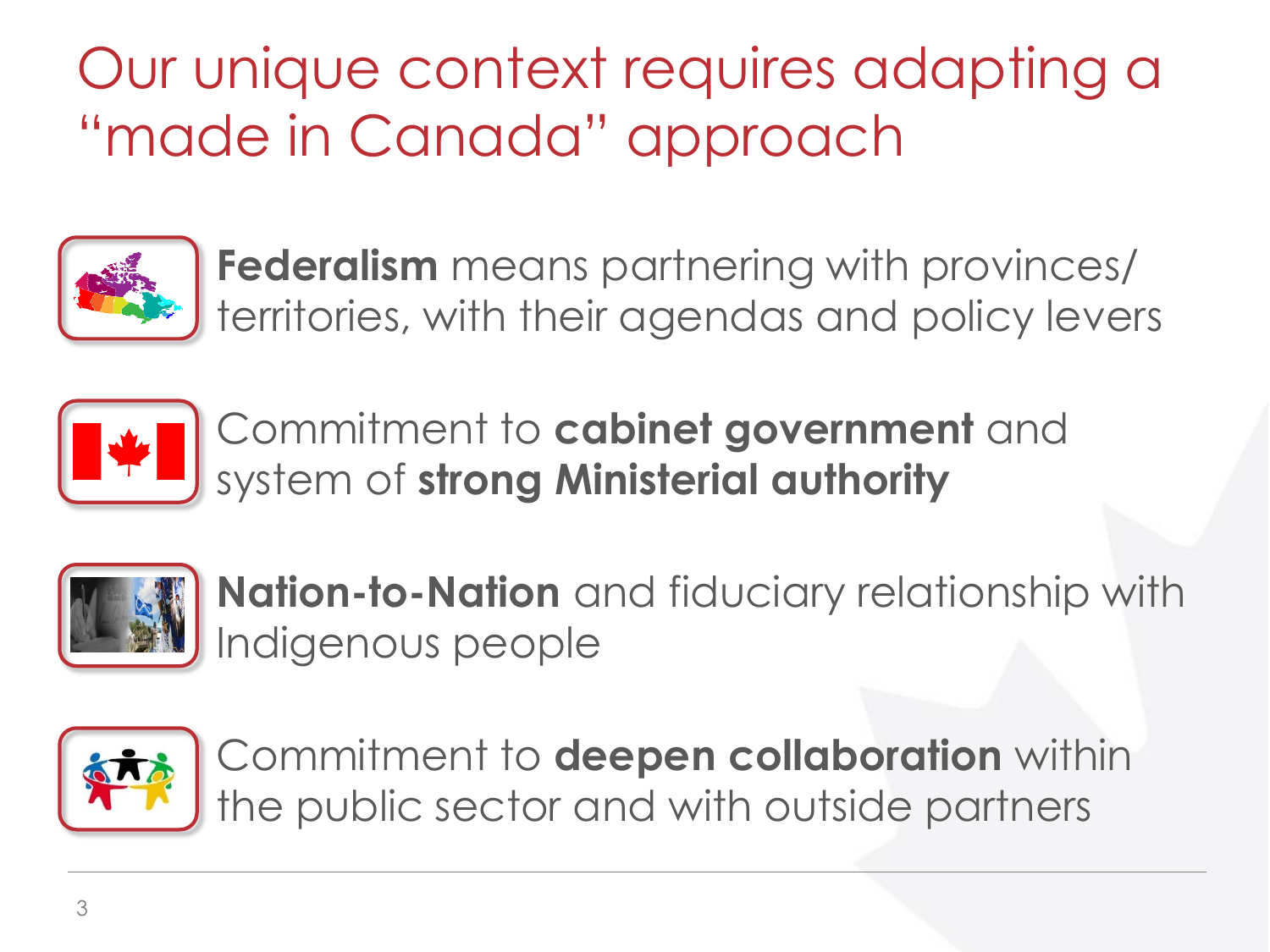### An integrated approach ties across the whole of government



#### **A RESULTS CULTURE TO PERMEATE THE WHOLE OF GOVERNMENT**

#### **Developing a System**

- Cabinet Committee on Agenda, Results, and Communications
	- Stock Take meetings
	- Ministerial Results Tables
		- Establishing routines



#### **Building Capacity**

- *Communities of practice & civil service transformation*
	- *● Learning ● Guidance ● Communicating*



- TBS Policy on Results
- New Memorandum to Cabinet
	- Delivery Charters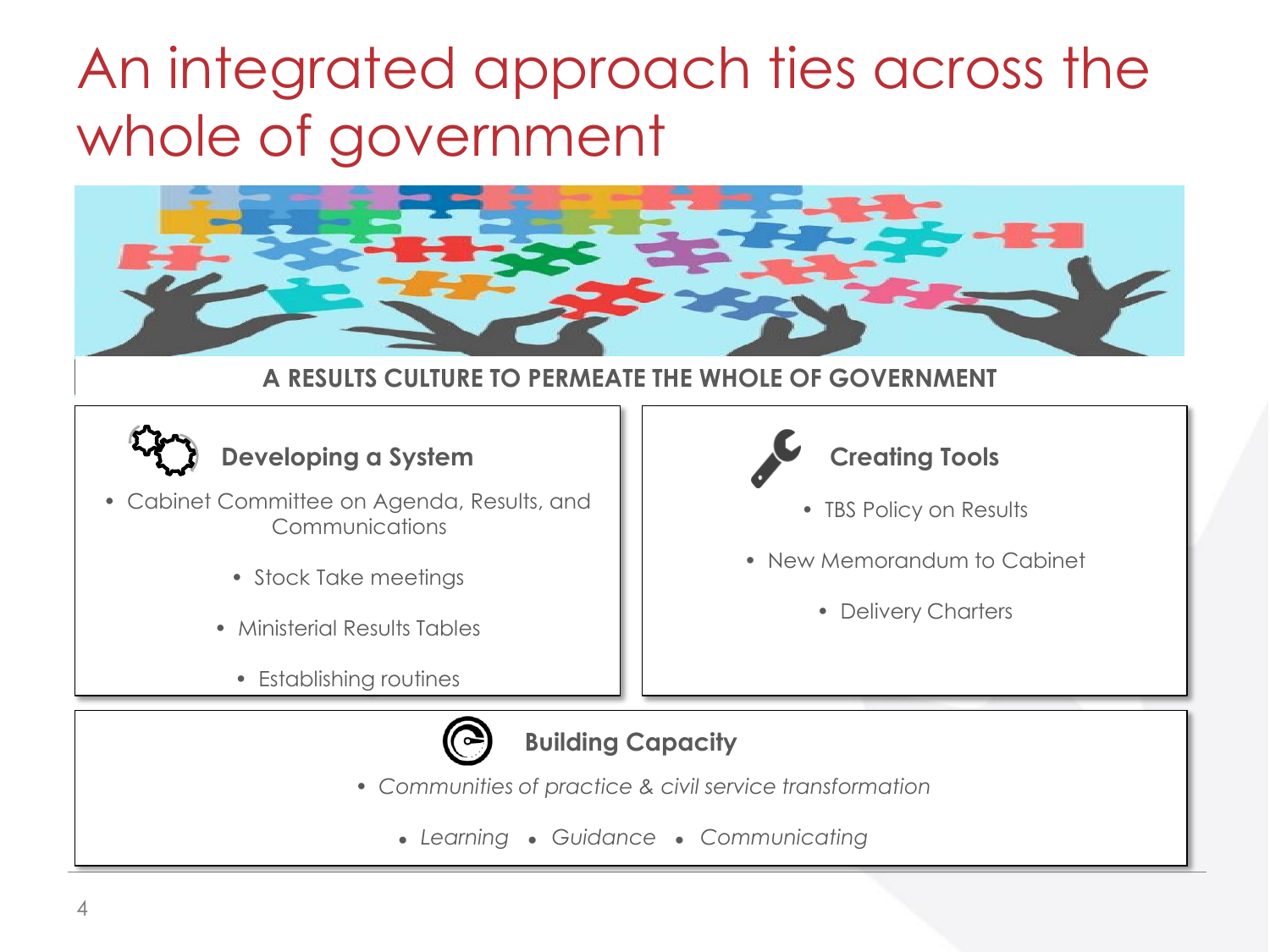### The Results and Delivery Unit provides three kinds of support

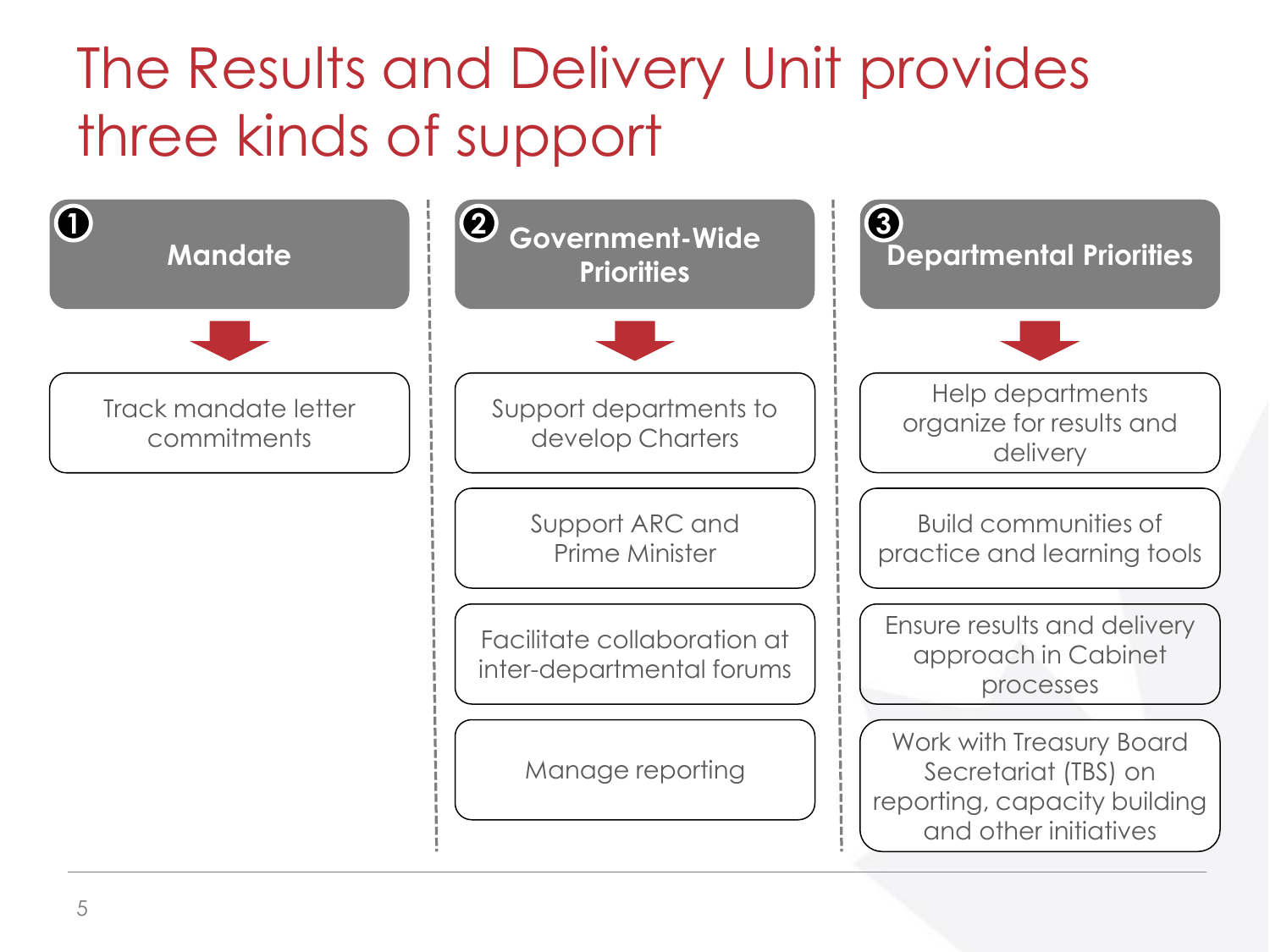### A new Cabinet Committee was formed to set forward agenda and track progress

**Agenda, Results, and Communications Committee (ARC) responsible for:**



Forward Agenda to drive work and ensure overall alignment

Government's Top **Priorities** 

communications and government-wide messaging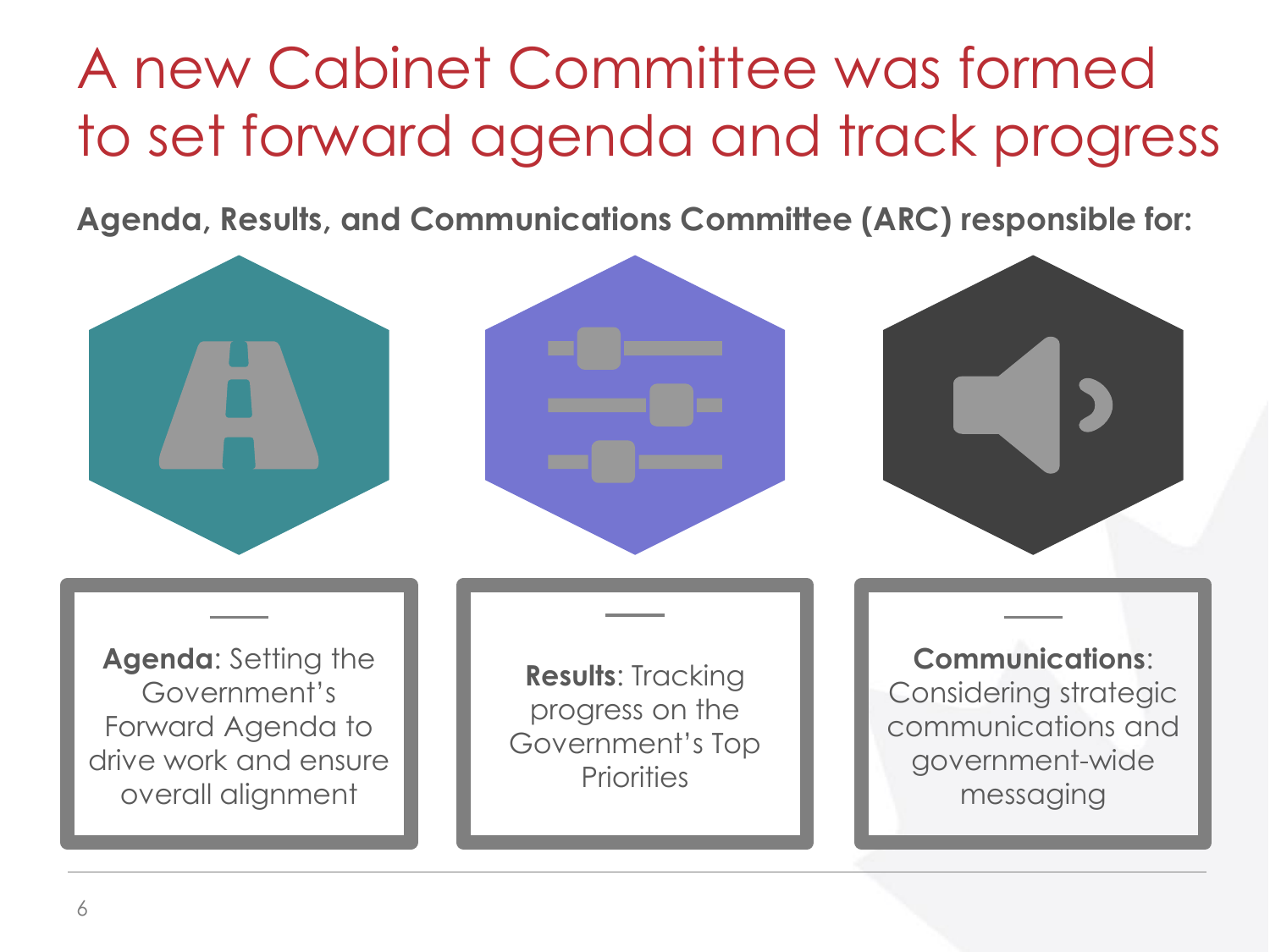### The Results and Delivery Charter is one major tool in driving results

- New **Cabinet document**
- Basis of **reporting on top priorities**
- Focused on **results**
- Supports results focus on **horizontal initiatives**

#### **Structure:**

Results and Delivery Charter

Statement of outcome / result

Identification of key indicators

Delivery strategy / implementation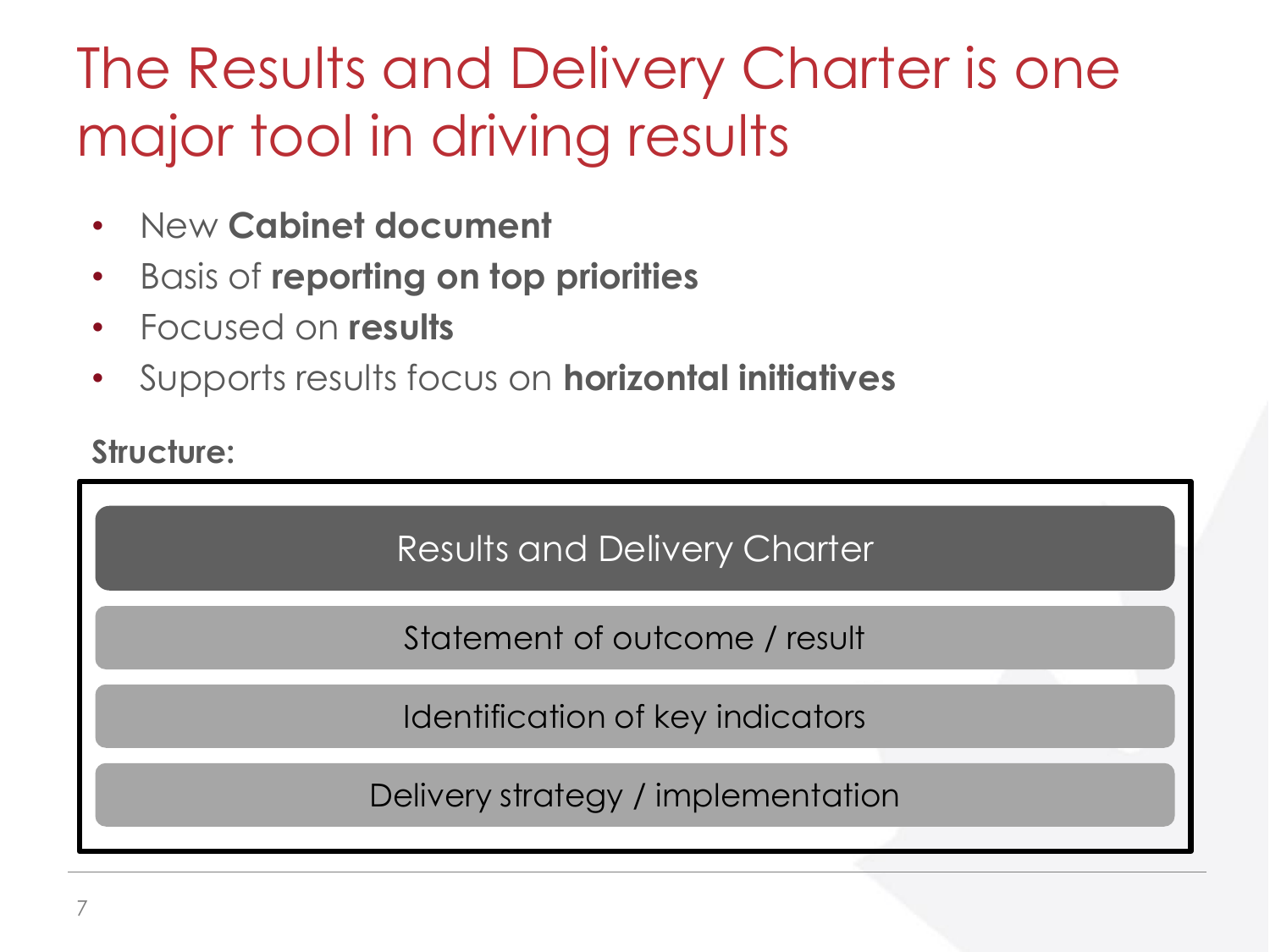### Communities of practice also drive results through collaboration

• Public Service is organized to **drive the agenda**, **share best practices**  and to **collaborate** on horizontal priorities